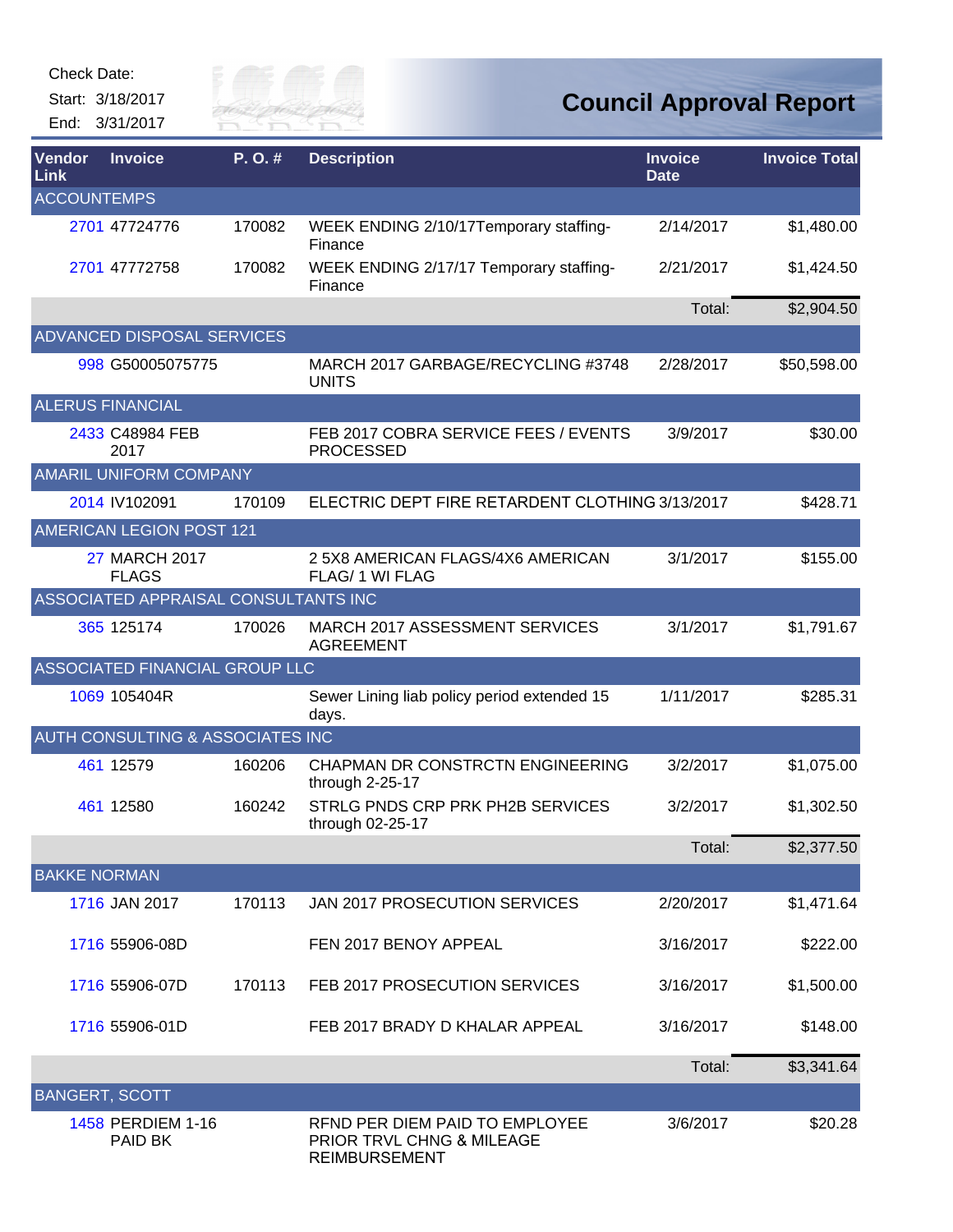| Check Date:         | Start: 3/18/2017<br>End: 3/31/2017     | City of<br>River Fai |                                                                |                               | <b>Council Approval Report</b> |
|---------------------|----------------------------------------|----------------------|----------------------------------------------------------------|-------------------------------|--------------------------------|
| Vendor<br>Link      | <b>Invoice</b>                         | P.O.#                | <b>Description</b>                                             | <b>Invoice</b><br><b>Date</b> | <b>Invoice Total</b>           |
|                     | BERNADETTE MELISSA JOHNSON-CLARK       |                      |                                                                |                               |                                |
|                     | 2642 003                               |                      | 3/16/17 BREAKING THE CYCL SESSION 1                            | 3/16/2017                     | \$100.00                       |
|                     | <b>BG CONSULTING</b>                   |                      |                                                                |                               |                                |
|                     | 2351 JAN-FEB<br>2017SESSIONS           | 160243               | JAN-FEB 2017 LEADERSHIP SESSIONS                               | 3/6/2017                      | \$1,300.00                     |
|                     | <b>BOGIE ENTERPRISES INC</b>           |                      |                                                                |                               |                                |
|                     | 2424 011117-13A                        | 170018               | SEWER CLEANING NOZZLE & EQUIPMENT                              | 1/11/2017                     | \$3,850.25                     |
| <b>BOND, ANGIE</b>  |                                        |                      |                                                                |                               |                                |
|                     | 1072 SPRING 2017<br>#1                 |                      | SPRING 2017 TUTITION REIMBURSEMENT                             | 3/23/2017                     | \$968.81                       |
|                     | BORDER STATES INDUSTRIES, INC.         |                      |                                                                |                               |                                |
|                     | 57 912684662                           | 160307               | MARCH 2017 ELECTRIC TRANSFORMER                                | 3/6/2017                      | \$14,832.40                    |
|                     | 57 912730488                           | 170062               | MARCH 2017 ELECTRIC METER SEALS                                | 3/15/2017                     | \$1,029.62                     |
|                     | 57 912749653                           | 170083               | 3-20-17 TRANSFORMER REPLACEMENT<br><b>PARTS</b>                | 3/20/2017                     | \$2,500.00                     |
|                     |                                        |                      |                                                                | Total:                        | \$18,362.02                    |
|                     | <b>BOUND TREE MEDICAL LLC</b>          |                      |                                                                |                               |                                |
|                     | 548 82359588                           |                      | DEC 2016 GREEN BAGS / AMB SUPPLIES                             | 12/22/2016                    | \$773.54                       |
|                     | 548 82386166                           |                      | <b>JAN 2017 AMBULANCE SUPPLIES</b>                             | 1/23/2017                     | \$76.00                        |
|                     |                                        |                      |                                                                | Total:                        | \$849.54                       |
| <b>BRYAN JENSEN</b> |                                        |                      |                                                                |                               |                                |
|                     | 2779 PER DIEM 3-31-<br>17              |                      | <b>HONOR GUARD TRAINING OAKCREEK WI 4-</b><br>$2 - 4 - 7 - 17$ | 3/22/2017                     | \$272.00                       |
| <b>CENTURYLINK</b>  |                                        |                      |                                                                |                               |                                |
|                     | 1796 FEB 2017<br>1403087232            |                      | FEB 2017 CITY LONG DISTANCE BILL                               | 2/28/2017                     | \$123.22                       |
|                     | <b>COMPUTER INTEGRATION TECHNOLOGY</b> |                      |                                                                |                               |                                |
|                     | 379 249184                             | 170044               | MARCH 2017 MANAGED BACK UP<br><b>SERVICES AGREEMENT</b>        | 2/15/2017                     | \$779.00                       |
|                     | 379 249366                             | 170045               | MARCH 2017 MANAGED SERVICES 2.0 UP<br>TO 15 SERVERS            | 2/15/2017                     | \$1,500.00                     |
|                     |                                        |                      |                                                                | Total:                        | \$2,279.00                     |
| <b>CROOK, JEFF</b>  |                                        |                      |                                                                |                               |                                |
|                     | 82 PER DIEM 3-24-<br>17                |                      | PER DIEM LACROSSE WRWA TECH<br>CONFRNCE 3-29-3-31-17           | 2/23/2017                     | \$80.50                        |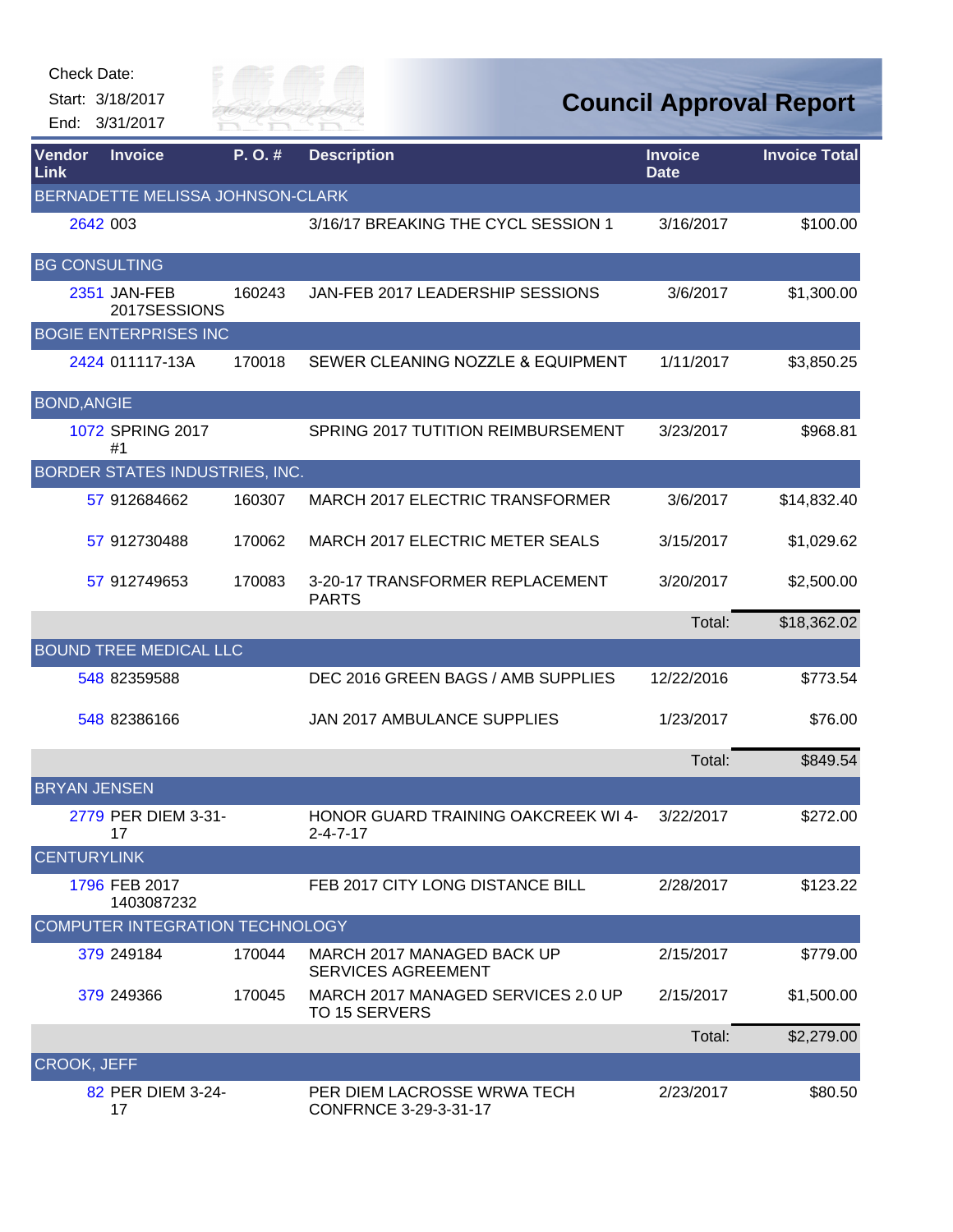

| <b>Vendor</b><br>Link | <b>Invoice</b>                    | $P. O.$ # | <b>Description</b>                                    | <b>Invoice</b><br><b>Date</b> | <b>Invoice Total</b> |
|-----------------------|-----------------------------------|-----------|-------------------------------------------------------|-------------------------------|----------------------|
|                       | <b>DERRICK BUILDING SOLUTIONS</b> |           |                                                       |                               |                      |
|                       | 1493 MARCH 2017<br><b>NCCM</b>    |           | REFUND STORM PERMIT NOT NEEDED                        | 3/23/2017                     | \$1,116.00           |
|                       | <b>DESIGNER PROPERTIES</b>        |           |                                                       |                               |                      |
|                       | 468 MARCH 2017                    |           | SOLAR REFUND MARCH 2017                               | 3/9/2017                      | \$122.54             |
|                       | <b>ELSTER SOLUTIONS CORP</b>      |           |                                                       |                               |                      |
|                       | 1536 9000073980                   | 170025    | <b>MARCH 2017 ELECTRIC METERS</b>                     | 3/9/2017                      | \$19,570.00          |
|                       | 1536 9000074005                   | 170025    | MARCH 2017 ELECTRIC METERS/SUPPLIES                   | 3/10/2017                     | \$2,149.00           |
|                       | 1536 9000074085                   | 170025    | MARCH 2017 ELECTRIC METER SUPPLIES                    | 3/16/2017                     | \$300.00             |
|                       |                                   |           |                                                       | Total:                        | \$22,019.00          |
|                       | EO JOHNSON CO INC                 |           |                                                       |                               |                      |
|                       | 98 20127105                       |           | FEB 2017 BASE PAYMENT PD RICOH<br><b>COPIER</b>       | 2/3/2017                      | \$151.50             |
|                       | 98 i00349763                      |           | PD CANON PRINTER/COPIER BASE<br>CHARGE 2-25-3-24-17   | 2/6/2017                      | \$105.00             |
|                       | 98 INV92532                       |           | PD PRINTER/COPIER QRTLY CHARGE 12-19<br>$-16-3-18-17$ | 3/20/2017                     | \$138.71             |
|                       |                                   |           |                                                       | Total:                        | \$395.21             |
| <b>EXPERIAN</b>       |                                   |           |                                                       |                               |                      |
|                       | 2562 CD171100378                  |           | <b>FEB CBR REPORTS</b>                                | 2/24/2017                     | \$25.00              |
|                       | <b>EXPRESS PERSONNEL SERVICES</b> |           |                                                       |                               |                      |
|                       | 109 18597807-9                    | 170085    | 3/5/17 WINTER PERSONNEL SERVICES                      | 3/7/2017                      | \$113.88             |
|                       | 109 18626863-7                    | 170085    | 3/12 WINTER PERSONNEL SERVICES                        | 3/14/2017                     | \$161.33             |
|                       |                                   |           |                                                       | Total:                        | \$275.21             |
|                       | <b>FORUM COMMUNICATION CO</b>     |           |                                                       |                               |                      |
|                       | 234 1823966 FEB<br>2017           |           | FEB 2017 CITY ADVERTISEMENTS/NOTICES                  | 2/28/2017                     | \$843.21             |
|                       | 234 1826178                       |           | FEB 2017 CIVIL ENGINEER POSTING                       | 2/28/2017                     | \$147.40             |
|                       |                                   |           |                                                       | Total:                        | \$990.61             |
| FREEMAN, JAMES        |                                   |           |                                                       |                               |                      |
|                       | 389 MARCH 2017                    |           | MARCH 2017 SOLAR REFUND                               | 3/9/2017                      | \$119.24             |
|                       | <b>GHD SERVICES INC</b>           |           |                                                       |                               |                      |
|                       | 489 832515-2017<br><b>EXPE</b>    | 170091    | JAN 2017 ANNUAL GROUND WATER<br>MONITORING CNTY RD FF | 2/15/2017                     | \$697.41             |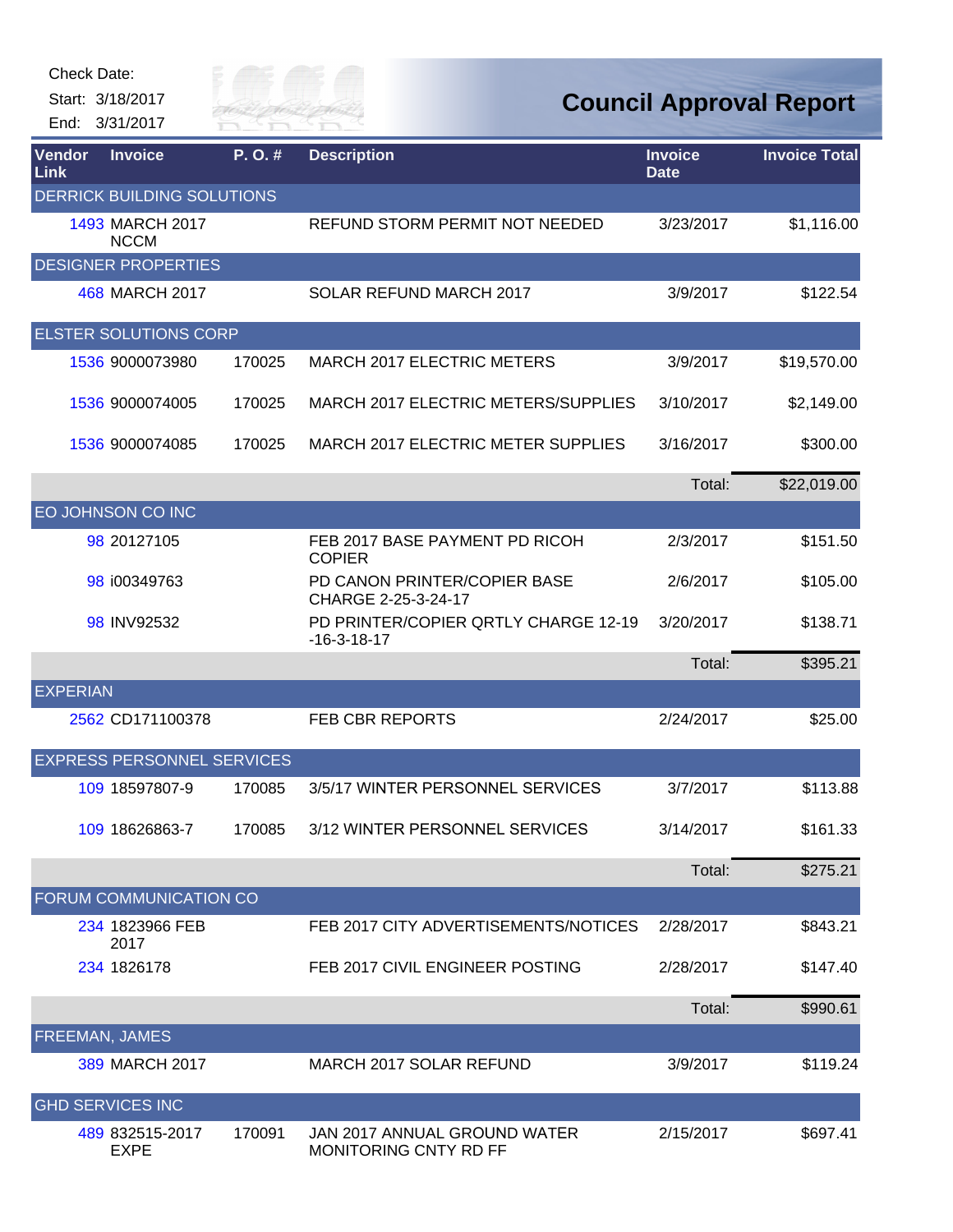| <b>Check Date:</b>                 |                      |                                                               |                               |                                |
|------------------------------------|----------------------|---------------------------------------------------------------|-------------------------------|--------------------------------|
| Start: 3/18/2017<br>End: 3/31/2017 | City of<br>River Fai |                                                               |                               | <b>Council Approval Report</b> |
| Vendor<br><b>Invoice</b><br>Link   | P.O.#                | <b>Description</b>                                            | <b>Invoice</b><br><b>Date</b> | <b>Invoice Total</b>           |
| 489 835949                         | 170091               | 2017 ANNUAL GROUND WATER MONITORING<br>THROUGH 2-26-17        | 3/7/2017                      | \$167.75                       |
|                                    |                      |                                                               | Total:                        | \$865.16                       |
| <b>GRACE PAULSON</b>               |                      |                                                               |                               |                                |
| 937 MARCH 2017                     |                      | MARCH 2017 SOLAR REFUND                                       | 3/9/2017                      | \$54.83                        |
| HANTEN BROADCASTING COMPANY INC    |                      |                                                               |                               |                                |
| 306 FEB 2017                       |                      | FEB 2017 SPORTSCASTER CLUB                                    | 2/28/2017                     | \$60.00                        |
| <b>HILL, DON</b>                   |                      |                                                               |                               |                                |
| 139 PER DIEM 3-24-<br>17           |                      | PER DIEM 3-27-3-31-17 METERING<br><b>CONFERENCE GREEN BAY</b> | 2/23/2017                     | \$80.50                        |
| HUEBSCH LAUNDRY COMPANY            |                      |                                                               |                               |                                |
| 146 3829524                        | 170033               | MARCH 2017 HUEBSCH PW UNIFORMS                                | 3/1/2017                      | \$132.31                       |
| 146 3833985                        | 170033               | MARCH 2017 HUEBSCH PW UNIFORMS                                | 3/8/2017                      | \$132.31                       |
| 146 3838450                        |                      | 3/15 PD MAT SERVICE                                           | 3/15/2017                     | \$42.23                        |
| 146 3837795                        | 170033               | 3/15/2017 HUEBSCH PW UNIFORMS                                 | 3/15/2017                     | \$132.31                       |
| 146 3838473                        |                      | 3/15/17 CITY HALL MAT SERVICE                                 | 3/15/2017                     | \$30.46                        |
| 146 3838465                        |                      | 03/15/17 PW MAT SERVICE                                       | 3/15/2017                     | \$47.96                        |
|                                    |                      |                                                               | Total:                        | \$517.58                       |
| <b>INFOSEND INC</b>                |                      |                                                               |                               |                                |
| 150 117836                         | 170055               | FEB 2017 RFMU MONTHLY STATEMENT<br><b>SERVICES</b>            | 2/28/2017                     | \$3,084.31                     |
| <b>INTERSTATE CAPITAL CORP</b>     |                      |                                                               |                               |                                |
| 2634 6311                          | 170117               | WEEK OF 3-5-17 GIS INTERN 38hrs                               | 3/8/2017                      | \$723.46                       |
| <b>ITRON INC</b>                   |                      |                                                               |                               |                                |
| 157 443317                         | 170005               | <b>MARCH 2017 ANNUAL MAINTENANCE</b><br><b>CONTRACT</b>       | 3/12/2017                     | \$3,120.54                     |
| <b>JOHNSON, VIRGIL</b>             |                      |                                                               |                               |                                |
| 167 2017 SAFETY<br><b>FOOT</b>     |                      | 2017 SAFETY FOOT WEAR                                         | 3/4/2017                      | \$132.99                       |
| 167 PER DIEM 3-24-<br>17           |                      | PER DIEM 3-27-3-31-17 METER<br><b>CONFERENCE GREEN BAY</b>    | 3/15/2017                     | \$132.50                       |
|                                    |                      |                                                               | Total:                        | \$265.49                       |
| <b>KUSILEK TERRANCE</b>            |                      |                                                               |                               |                                |
| 1070 2017 SAFETY<br><b>FOOT</b>    |                      | 2017 SAFETY FOOTWEAR                                          | 3/9/2017                      | \$150.00                       |

**ANTIFICIAL**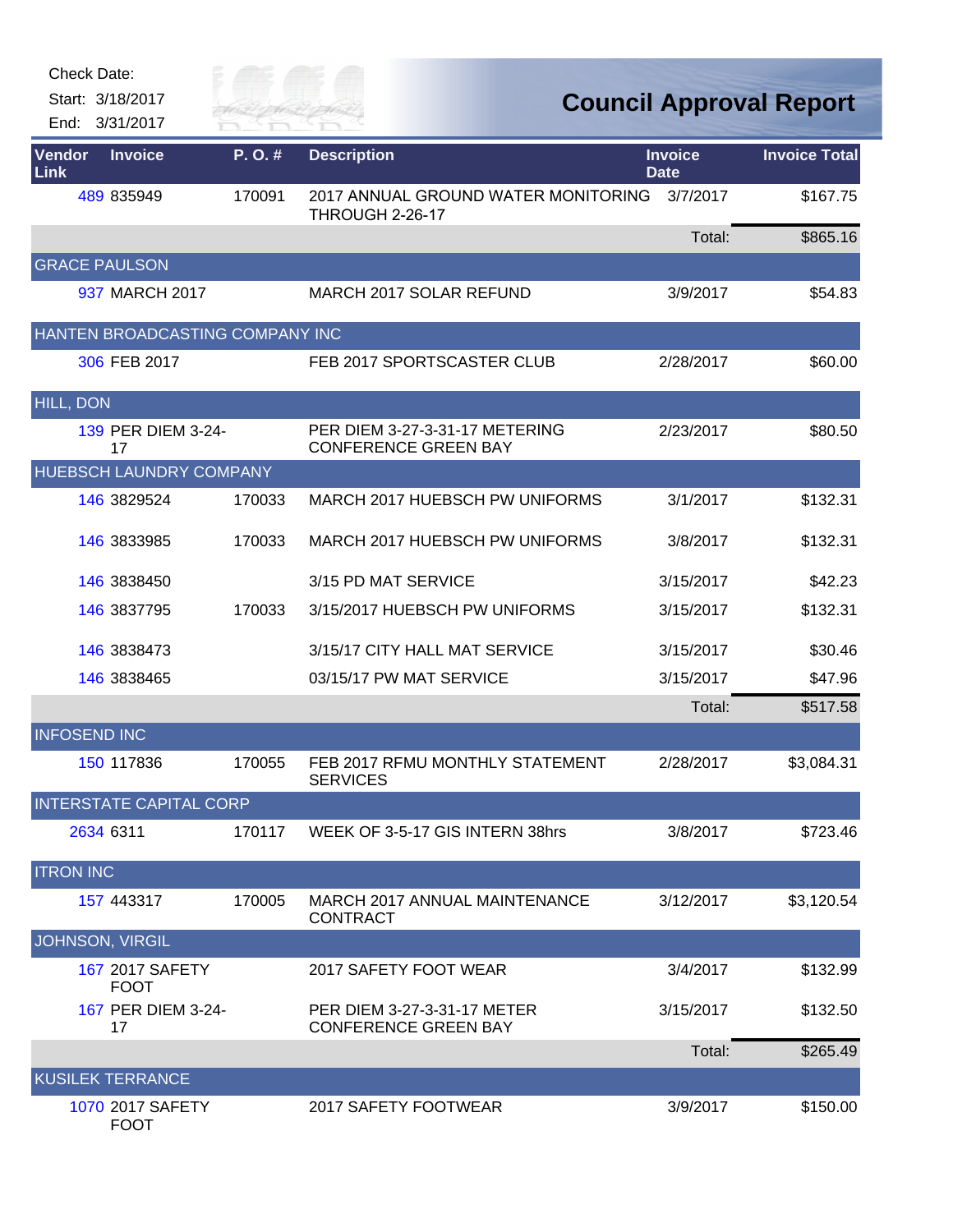#### Check Date:

Start: 3/18/2017 End: 3/31/2017



| Vendor<br>Link   | <b>Invoice</b>               | $P. O.$ # | <b>Description</b>                                           | <b>Invoice</b><br><b>Date</b> | <b>Invoice Total</b> |
|------------------|------------------------------|-----------|--------------------------------------------------------------|-------------------------------|----------------------|
| <b>KWIK TRIP</b> |                              |           |                                                              |                               |                      |
|                  | 172 FEB 2017 FUEL            |           | FEB 2017 CITY VEHICLE FUEL                                   | 3/2/2017                      | \$7,095.15           |
|                  | <b>LANE TANK CO INC</b>      |           |                                                              |                               |                      |
|                  | 2480 MARCH 14<br>2017        | 160296    | MOUND RESERVOIR-DRAIN, CLEAN,<br><b>DNR INSPECT REPORT</b>   | 3/14/2017                     | \$5,000.00           |
|                  | LEAGUE OF MINNESOTA CITIES   |           |                                                              |                               |                      |
|                  | 660 253260                   |           | ENGINEER JOB POSTING 2/3-3/3                                 | 3/7/2017                      | \$300.00             |
|                  | <b>LIBRARY REFUNDS</b>       |           |                                                              |                               |                      |
|                  | 995500 BC#3339400310<br>2652 |           | 3-3-17 REFUND LOST LIB MATERIALS-A<br><b>CHRISTMAS BRIDE</b> | 3/3/2017                      | \$39.95              |
|                  | 995500 BC#3942500215<br>6200 |           | REFUND LOST LIB MATERIALS RULES OF<br><b>CIVILITY</b>        | 3/3/2017                      | \$26.95              |
|                  | 995500 BC#3032700055<br>6705 |           | REFUND LOST LIBRARY MATERIALS                                | 3/6/2017                      | \$25.00              |
|                  | 995500 BC#3826200137<br>1170 |           | <b>REFUND LOST LIBARY MATERIALS</b>                          | 3/6/2017                      | \$34.95              |
|                  | 995500 BC#3053700463<br>5947 |           | REFUND LOST LIBRARY MATERIALS                                | 3/6/2017                      | \$25.00              |
|                  | 995500 BC#3038600199<br>0933 |           | REFUND LOST LIBARY MATERIALS                                 | 3/6/2017                      | \$40.00              |
|                  | 995500 BC#3024700392<br>192  |           | REFUND LOST LIBARY MATERIALS                                 | 3/8/2017                      | \$125.89             |
|                  | 995500 BC#3068400134<br>6803 |           | REFUND LOST LIBARY MATERIALS                                 | 3/10/2017                     | \$5.70               |
|                  | 995500 BC#1001163819         |           | REFUND LOST LIBARY MATERIALS                                 | 3/10/2017                     | \$16.00              |
|                  | 995500 inv #116632           |           | REFUND LOST LIBARY MATERIALS                                 | 3/13/2017                     | \$2.00               |
|                  | 995500 BC#3038600251<br>4831 |           | REFUND LOST LIBARY MATERIALS                                 | 3/13/2017                     | \$31.00              |
|                  |                              |           |                                                              | Total:                        | \$372.44             |
|                  | LOFFLER COMPANIES INC        |           |                                                              |                               |                      |
|                  | 182 20242130                 |           | CITY HALL MAILROOM KONICA USAGE 11-9-<br>16 TO 2-8-17        | 2/24/2017                     | \$1,238.63           |
|                  | 182 20242129                 |           | MARCH 2017 STANDARD PAYMENT COURT<br><b>KONICA</b>           | 2/24/2017                     | \$135.00             |
|                  | 182 2460950                  |           | 3-5-17 to 6-4-17 COURT KONICA BASE<br><b>PAYMENT</b>         | 3/1/2017                      | \$71.87              |
|                  | 182 2464379                  |           | 03/15-4/17 SAVIN 02/15-3/14 OVERAGE<br><b>CHARGE</b>         | 3/3/2017                      | \$92.73              |
|                  | 182 2464380                  |           | 3/15-4/14 SAVIN MONTHLY                                      | 3/3/2017                      | \$164.64             |
|                  |                              |           |                                                              | Total:                        | \$1,702.87           |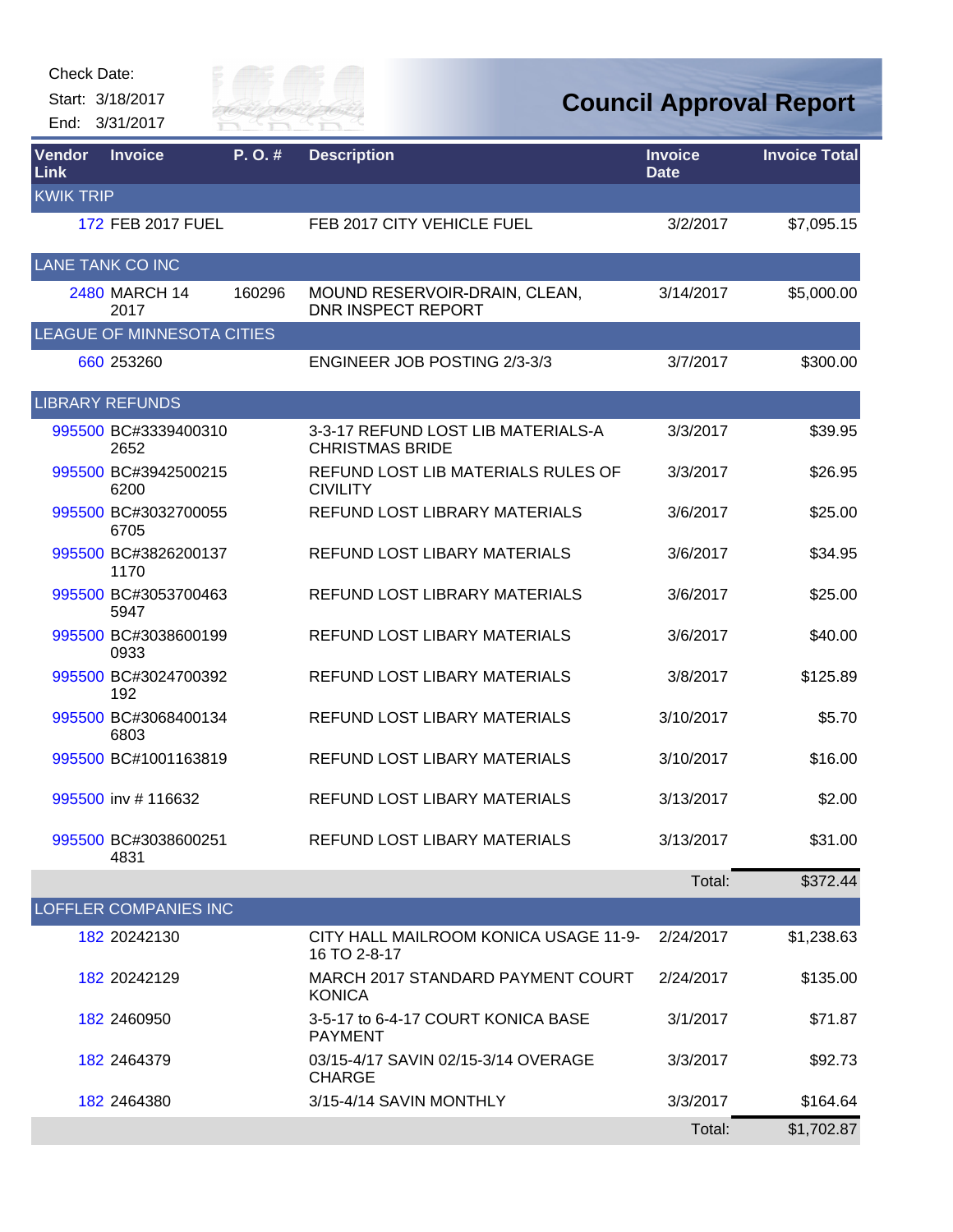

| Vendor<br>Link | <b>Invoice</b>                             | P. O. # | <b>Description</b>                                             | <b>Invoice</b><br><b>Date</b> | <b>Invoice Total</b> |  |  |
|----------------|--------------------------------------------|---------|----------------------------------------------------------------|-------------------------------|----------------------|--|--|
|                | <b>METERING &amp; TECHNOLOGY SOLUTIONS</b> |         |                                                                |                               |                      |  |  |
|                | 451 8520                                   | 170106  | <b>2 INCH WATER METER</b>                                      | 3/16/2017                     | \$1,742.15           |  |  |
| MOORE, KEVIN   |                                            |         |                                                                |                               |                      |  |  |
|                | 448 PER DIEM 3-31-<br>17                   |         | <b>HONOR GUARD TRAINING OAKCREEK WI 4-</b><br>$2 - 4 - 7 - 17$ | 3/22/2017                     | \$272.00             |  |  |
|                |                                            |         | MUNICIPAL ELECTRIC UTILITIES OF WISCONSIN INC                  |                               |                      |  |  |
|                | 188 15721                                  | 170116  | 2017 Spring Job Training & Saf                                 | 2/27/2017                     | \$2,690.50           |  |  |
|                | MY RECEPTIONIST INC                        |         |                                                                |                               |                      |  |  |
|                | 192 S022030308                             |         | 2017 MARCH SERVICES / FEB RECEPTION<br><b>MINUTES</b>          | 3/8/2017                      | \$124.94             |  |  |
|                |                                            |         | PIERCE COUNTY ECONOMIC DEVELOPMENT CORPORATION                 |                               |                      |  |  |
|                | 523 2017-054                               | 170111  | 2017 INVESTOR MEMBERSHIP                                       | 2/22/2017                     | \$3,000.00           |  |  |
|                | PIERCE COUNTY HIGHWAY DEPT                 |         |                                                                |                               |                      |  |  |
|                | 453 170227                                 | 170115  | 1/29/17-2/25/17 SALT BRINE                                     | 3/10/2017                     | \$2,859.12           |  |  |
|                | RFMU PAYMENTS OR REFUNDS                   |         |                                                                |                               |                      |  |  |
|                | 990610 3/10/17 FOCUS<br>ON ENE             |         | <b>FOCUS ON ENERGY MATCH BUSINESSES</b>                        | 3/8/2017                      | \$112.50             |  |  |
|                | 990610 2016 E JAEGER<br><b>RETAX</b>       |         | 2016 RE TAXES 276-1008-20-000                                  | 3/8/2017                      | \$50.07              |  |  |
|                | 990610 N SCHWARTZ<br>1412                  |         | REFUND 1412-20 1071 E CASCADE AVE #1                           | 3/9/2017                      | \$10.60              |  |  |
|                | 990610 D HILBERT<br>1929                   |         | REFUND 1929-1 907 W CEDAR ST                                   | 3/9/2017                      | \$84.41              |  |  |
|                | 990610 S CINA                              |         | REFUND 3204-1 936 MORGAN RD                                    | 3/9/2017                      | \$62.12              |  |  |
|                | 990610 CUDD<br><b>MORROW</b>               |         | REFUND 3846-13/3854-13 STATE ST #202 &<br>#110                 | 3/9/2017                      | \$113.33             |  |  |
|                | 990610 A LOCKEN                            |         | REFUND 4618-23 908 1/2 SYCAMORE<br><b>STREET</b>               | 3/9/2017                      | \$29.21              |  |  |
|                | 990610 W ANDERSON                          |         | REFUND 5081-0 304 N DALLAS STREET                              | 3/9/2017                      | \$50.70              |  |  |
|                | 990610 B SCHWALEN                          |         | REFUND 5642-6 623 W WALNUT STREET                              | 3/9/2017                      | \$15.41              |  |  |
|                | 990610 J SCHWARTZ                          |         | REFUND 6171-3 1450 S WASSON LN #109                            | 3/9/2017                      | \$132.98             |  |  |
|                | 990610 SCVT 7280-1                         |         | REFUND 7280-1 109 N MAIN ST SUITE A                            | 3/9/2017                      | \$135.09             |  |  |
|                | 990610 J KROMER                            |         | <b>REFUND 8785-3 1738 BENNET ST</b>                            | 3/9/2017                      | \$190.47             |  |  |
|                | 990610 H JOHNSON                           |         | REFUND 8901-7 1794 BENNETT ST                                  | 3/9/2017                      | \$80.00              |  |  |
|                | 990610 C HARRIS                            |         | REFUND 8937-0 2844 SUNNYSLOPE COURT                            | 3/9/2017                      | \$139.29             |  |  |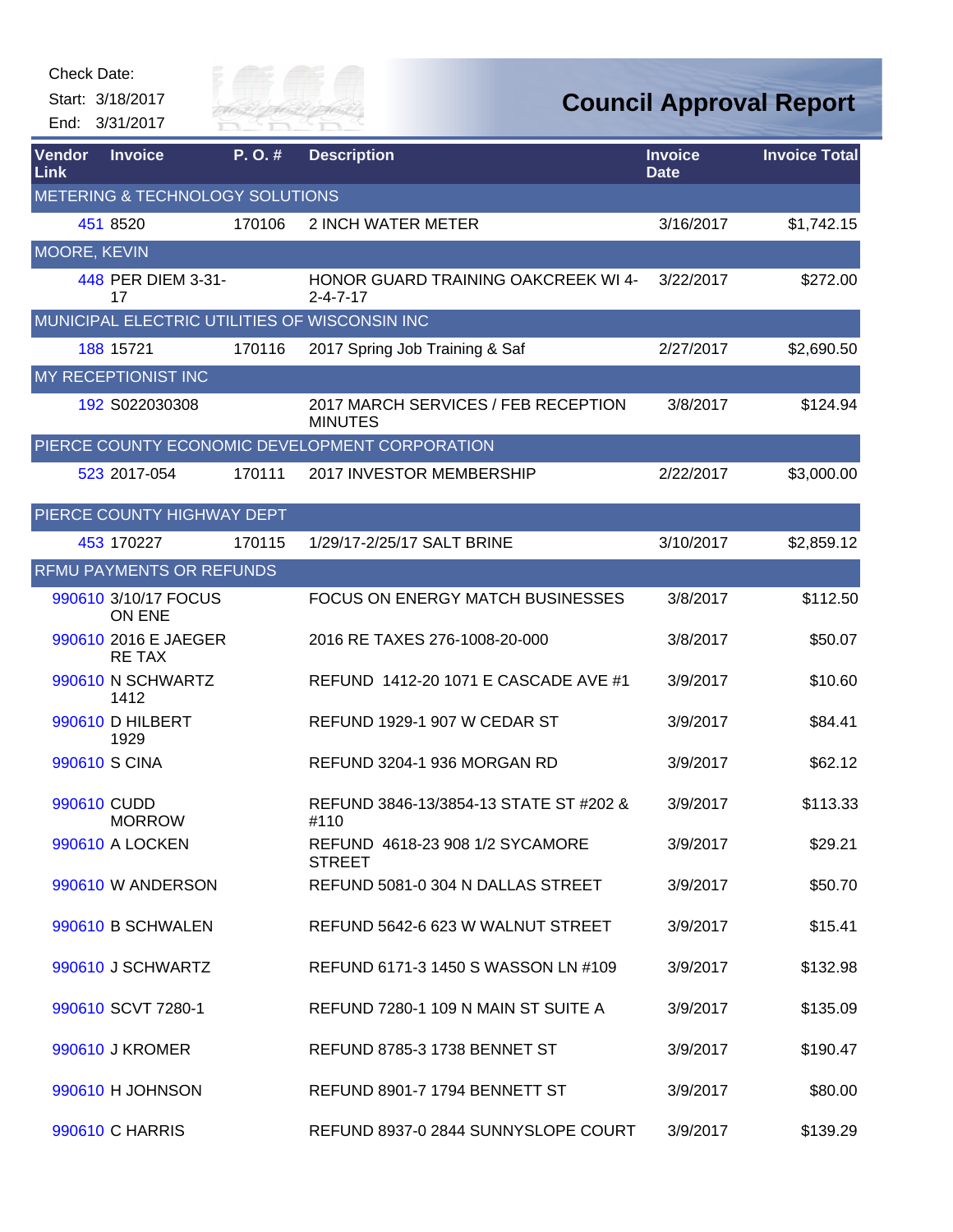| Check Date: |  |
|-------------|--|
|-------------|--|



| Vendor<br>Link     | <b>Invoice</b>                            | P.O.#  | <b>Description</b>                                                   | <b>Invoice</b><br><b>Date</b> | <b>Invoice Total</b> |
|--------------------|-------------------------------------------|--------|----------------------------------------------------------------------|-------------------------------|----------------------|
|                    | 990610 A SCHEFFEL                         |        | REFUND 9630-2 1011 STATE STREET #21                                  | 3/9/2017                      | \$156.46             |
|                    |                                           |        |                                                                      | Total:                        | \$1,362.64           |
|                    | <b>RIVER CITY ELECTRIC</b>                |        |                                                                      |                               |                      |
|                    | 1291 1157                                 | 170110 | FEB 2017 ELECTRICAL WORK AT<br>PARKS/AMBULANCE                       | 3/10/2017                     | \$1,644.24           |
|                    | RIVER FALLS SCHOOL DISTRICT               |        |                                                                      |                               |                      |
|                    | 229 MARCH 2017                            |        | <b>COMMUNITY ED SCHOLARSHIP</b><br>FOR WINTER 2016-2017              | 3/8/2017                      | \$289.00             |
|                    | <b>RIVER FALLS SENIOR CITIZENS</b>        |        |                                                                      |                               |                      |
|                    | 438 MARCH 2017<br><b>DONATION</b>         | 170034 | MARCH 2017 SENIOR CITIZEN MONTHLY<br><b>DONATION</b>                 | 3/15/2017                     | \$500.00             |
| <b>RUNNING INC</b> |                                           |        |                                                                      |                               |                      |
|                    | 1573 16187                                | 170096 | JAN 2017 Taxi Management Services                                    | 2/8/2017                      | \$18,539.40          |
|                    | 1573 16359                                | 170096 | FEB 2017 Taxi Management Services                                    | 3/8/2017                      | \$18,497.52          |
|                    |                                           |        |                                                                      | Total:                        | \$37,036.92          |
| <b>SHI CORP</b>    |                                           |        |                                                                      |                               |                      |
|                    | 1155 B06203099                            |        | MARCH 2017 ILLUSTRATOR<br>COM DEV SOFTWARE LICENSING                 | 3/1/2017                      | \$80.70              |
|                    | SHORT ELLIOTT HENDRICKSON INC             |        |                                                                      |                               |                      |
|                    | 244 329159                                |        | THRU 2/25/17 WATER MODEL/MEMO N END<br><b>UTILITY</b>                | 3/7/2017                      | \$475.19             |
|                    | 244 3293305                               | 160205 | INV THRU 2/25/17 Lk George Tr (HERITAGE-DIV) 3/7/2017                |                               | \$3,900.61           |
|                    | 244 3290307                               | 160212 | INV THRU 2/25/17 CONCEPTDESIGN OPTIONS, 3/7/2017<br><b>S MAIN ST</b> |                               | \$1,792.78           |
|                    | 244 329900                                | 160271 | INV THRU 2/25/17 KINNI CORRIDOR /<br><b>HYDROELECTRIC PLANT</b>      | 3/13/2017                     | \$11,823.89          |
|                    |                                           |        |                                                                      | Total:                        | \$17,992.47          |
|                    | SHRED-IT US HOLDCO, INC                   |        |                                                                      |                               |                      |
|                    | 2439 8121843268                           | 170054 | FEB 2017 SHREDDING AT CITY HALL                                      | 2/22/2017                     | \$45.80              |
|                    | <b>SOUTH FORK CAFE INC</b>                |        |                                                                      |                               |                      |
|                    | 250 2-16-17 842AM                         |        | 2-16-17 LANDLORD CONNECTIONS<br><b>BREAKFAST</b>                     | 2/16/2017                     | \$843.70             |
|                    | 250 03/16/17                              |        | 3/16/17 BREAKING THE CYCLE                                           | 3/16/2017                     | \$153.40             |
|                    |                                           |        |                                                                      | Total:                        | \$997.10             |
|                    | <b>ST CROIX COUNTY HIGHWAY DEPARTMENT</b> |        |                                                                      |                               |                      |
|                    | 956 164                                   | 170080 | 2/12/17-2/25/17 SPRAY PATCHING                                       | 3/9/2017                      | \$3,602.89           |
|                    | <b>ST CROIX COUNTY TREASURER</b>          |        |                                                                      |                               |                      |
|                    | 252 276-1008-20-<br>000 2016              |        | E JAEGER-RE TAXES 276-1008-20-000                                    | 3/8/2017                      | \$1,289.88           |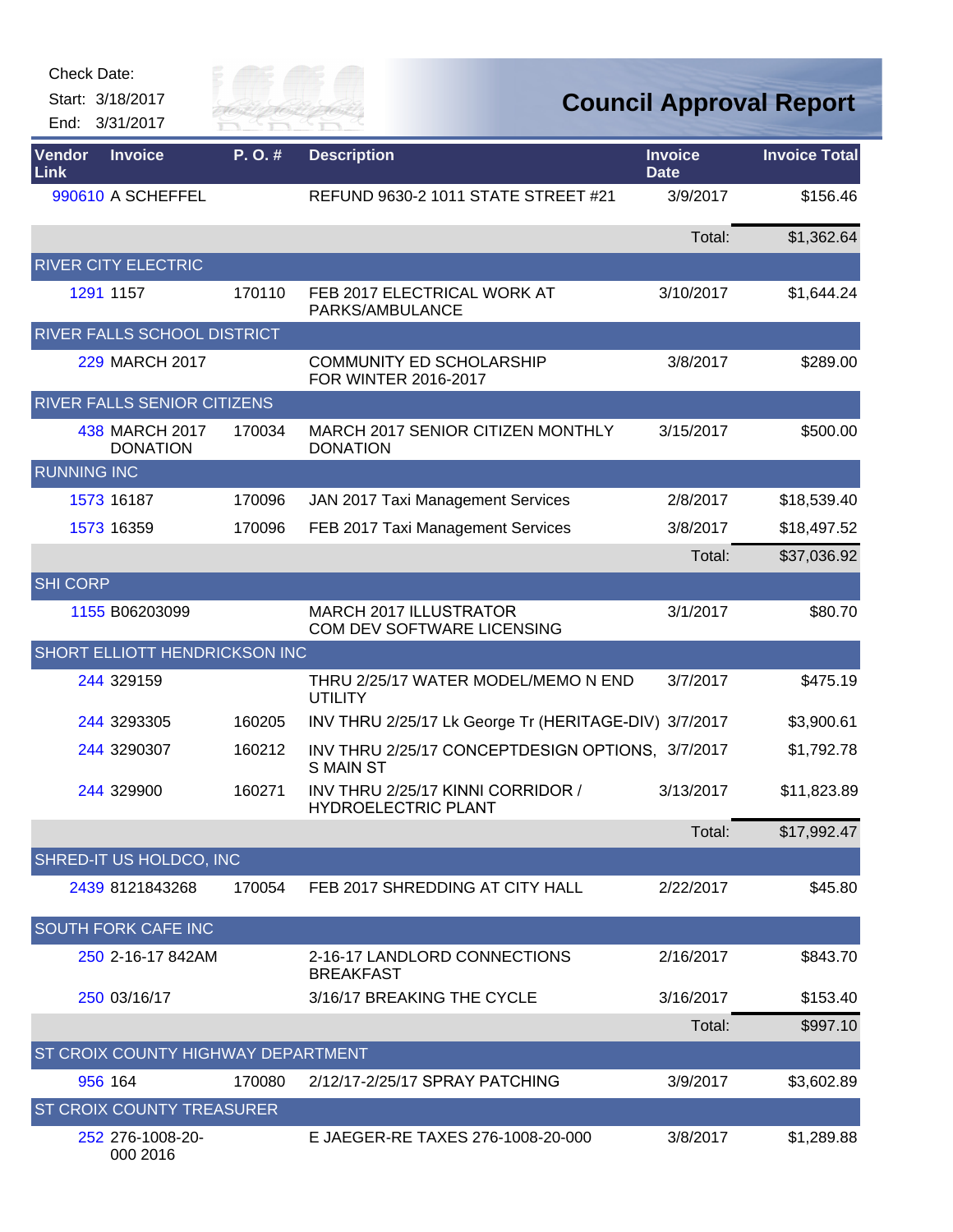

| Vendor<br>Link | <b>Invoice</b>                             | P. O. # | <b>Description</b>                                            | <b>Invoice</b><br><b>Date</b> | <b>Invoice Total</b> |
|----------------|--------------------------------------------|---------|---------------------------------------------------------------|-------------------------------|----------------------|
|                | 252 FEB 2017-2                             |         | FEB 2017 JAIL/DWI/INTERLOCK 1st<br>CHECK WAS VOIDED BY COUNTY | 3/17/2017                     | \$1,209.91           |
|                |                                            |         |                                                               | Total:                        | \$2,499.79           |
|                | ST CROIX VALLEY NATURAL GAS CO             |         |                                                               |                               |                      |
|                | 255 FEB 2016<br><b>NATURAL GAS</b>         |         | FEB 2017 CITY NATURAL GAS BILLS                               | 3/1/2017                      | \$8,126.22           |
|                |                                            |         | STATEWIDE ENERGY EFFICIENCY & RENEWABLES ADMIN INC            |                               |                      |
|                | 243 FEB 2017                               |         | FEB 2017 SEERA FOCUS ON ENERGY                                | 3/15/2017                     | \$4,015.55           |
|                | STRYKER SALES CORPORATION                  |         |                                                               |                               |                      |
|                | 2589 2122679                               | 170007  | MARCH 2017 REFURBISHED<br>AMBULANCE COT & ACCESSORIES         | 3/3/2017                      | \$18,480.45          |
|                | 2589 2128343m                              | 160374  | REFURBISHED AMBULANCE STAIR CHAIR<br><b>MARCH 2017</b>        | 3/13/2017                     | \$2,690.00           |
|                |                                            |         |                                                               | Total:                        | \$21,170.45          |
|                | STUART C IRBY TOOL AND SAFETY              |         |                                                               |                               |                      |
|                | 156 s009691258.001                         |         | OCT 2016 GLOVE/SLEEVE TESTING                                 | 10/7/2016                     | \$169.56             |
|                | 156 S009888846.00<br>1                     |         | JAN 2017 GLOVE/SLEEVE TESTING                                 | 1/11/2017                     | \$210.61             |
|                | 156 S009999325.00<br>2                     | 170022  | JAN 2017 INVENTORY ITEMS MATERIALS                            | 1/17/2017                     | \$393.00             |
|                |                                            |         |                                                               | Total:                        | \$773.17             |
|                | <b>SWEDE'S SERVICE</b>                     |         |                                                               |                               |                      |
|                | 1113 RF 2017-58 135                        |         | CAR TOWED TO IMPOUND FROM 100 BLK<br><b>RIVER WALK</b>        | 2/14/2017                     | \$100.00             |
|                | 1113 RF2017-180 137                        |         | CAR TOWED TO IMPOUND FROM 4TH ST<br>DRIVEWAY BLOCKED          | 2/14/2017                     | \$100.00             |
|                | 1113 RF 2017-99<br>1178                    |         | CAR TOWED FROM CITY ST TO IMPOUND                             | 2/14/2017                     | \$100.00             |
|                |                                            |         |                                                               | Total:                        | \$300.00             |
|                | T & J CONCRETE FOUNDATIONS INC             |         |                                                               |                               |                      |
|                | 2570 2/22/17 PAY #2 160350                 |         | POWER PLANT TRANSFORMER<br><b>CONTAINMENT STRUCTURE</b>       | 2/22/2017                     | \$5,305.00           |
|                | TOLTZ, KING, DUVALL, ANDERSON & ASSOCIATES |         |                                                               |                               |                      |
|                | 2172 002017000636                          | 160136  | 1/29-2/25 NORTH SANITARY SEWER<br><b>INTERCEPT</b>            | 3/9/2017                      | \$1,478.17           |
|                | <b>TYLER TECHNOLOGIES</b>                  |         |                                                               |                               |                      |
|                | 381 0454-182331                            | 170088  | 4-1-17 to 3-31-18 SUPPORT / UPDATE<br><b>LICENSING AGRMT</b>  | 3/1/2017                      | \$4,385.75           |
|                | UNIVERSAL TRUCK EQUIPMENT INC              |         |                                                               |                               |                      |
|                | 1576 43363                                 |         | JAN 2017 SNOW PLOW PARTS                                      | 1/13/2017                     | \$321.75             |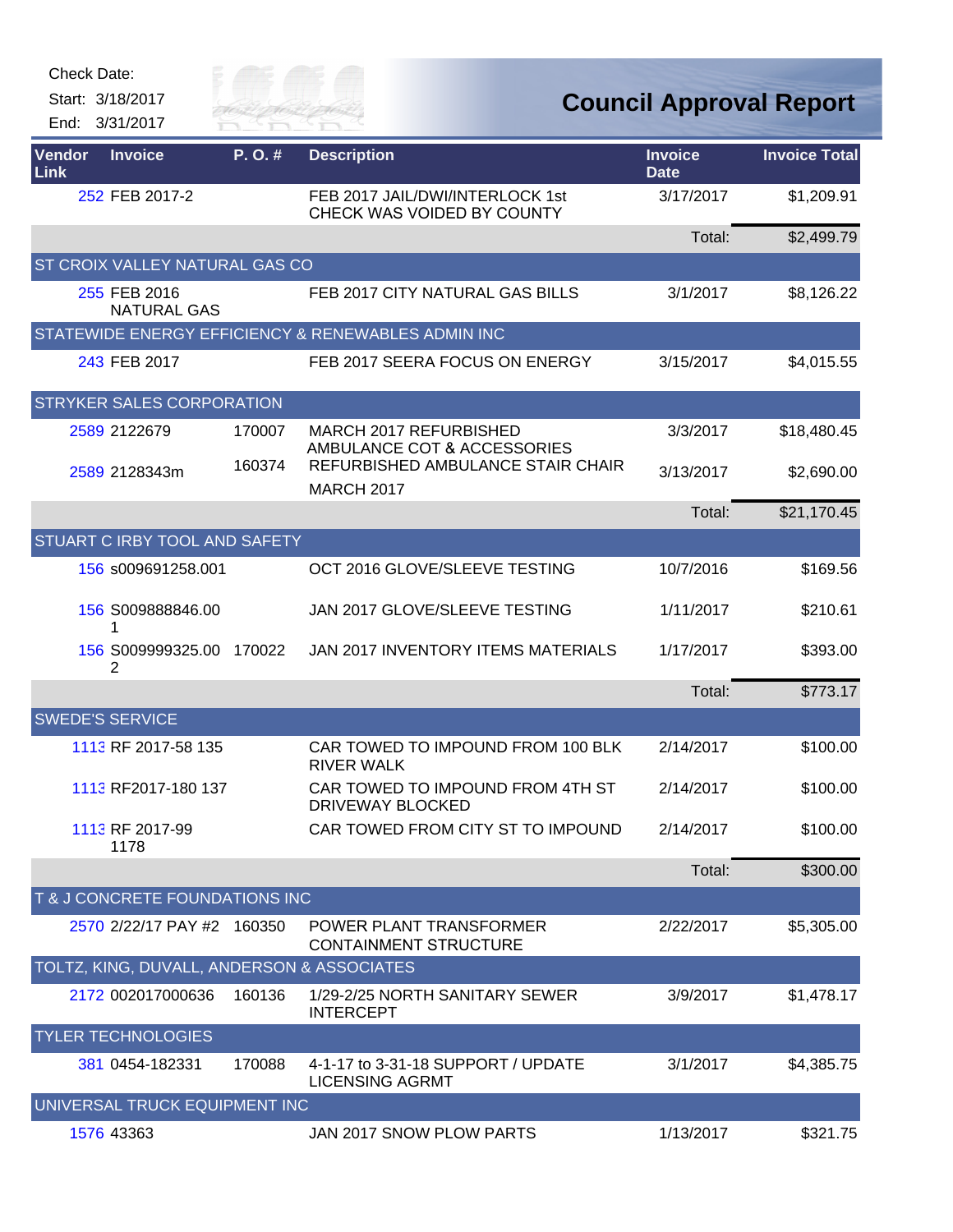Check Date:

Start: 3/18/2017 End: 3/31/2017



| <b>Vendor</b><br>Link | <b>Invoice</b>                   | P.O.# | <b>Description</b>                                                | <b>Invoice</b><br><b>Date</b> | <b>Invoice Total</b> |
|-----------------------|----------------------------------|-------|-------------------------------------------------------------------|-------------------------------|----------------------|
|                       | 1576 43434                       |       | JAN 2017 SNOW PLOW PARTS                                          | 1/18/2017                     | \$108.00             |
|                       | 1576 43586                       |       | JAN 2017 SNOW PLOW PARTS                                          | 1/27/2017                     | \$507.88             |
|                       | 1576 43715                       |       | FEB 2017 SNOW PLOW PARTS                                          | 2/6/2017                      | \$596.12             |
|                       | 1576 43363CM                     |       | FEB 2017 RETURNED SNOW PARTS                                      | 2/8/2017                      | $-$72.50$            |
|                       | 1576 43434CM                     |       | FEB 2017 RETURNED SNOW PARTS                                      | 2/8/2017                      | $-$108.00$           |
|                       | 1576 43586CM                     |       | FEB 2017 RETURNED SNOW PARTS                                      | 2/8/2017                      | $-$507.88$           |
|                       |                                  |       |                                                                   | Total:                        | \$845.37             |
| <b>UW RIVER FALLS</b> |                                  |       |                                                                   |                               |                      |
|                       | 288 8716                         |       | 2017 ELECTION FACILITY USE                                        | 3/14/2017                     | \$100.00             |
|                       | UW STEVENS POINT                 |       |                                                                   |                               |                      |
|                       | 289 659                          |       | MARCH 2017 PC WORK BOOKS                                          | 3/6/2017                      | \$165.00             |
|                       | 289 658                          |       | MARCH 2017 ZONING BOARD WORKSHOP                                  | 3/6/2017                      | \$120.00             |
|                       |                                  |       |                                                                   | Total:                        | \$285.00             |
|                       | <b>VERSA VEND VENDING</b>        |       |                                                                   |                               |                      |
|                       | 1205 2114:013236                 |       | JAN 2017 PD COFFEE                                                | 1/23/2017                     | \$108.00             |
|                       | 1205 2114:011858 -2-<br>$6 - 17$ |       | FEB 2017 PD COFFEE                                                | 2/6/2017                      | \$108.00             |
|                       | 1205 2114:013997                 |       | MAR 2017 PD COFFEE                                                | 3/8/2017                      | \$105.00             |
|                       |                                  |       |                                                                   | Total:                        | \$321.00             |
|                       | VIKING ELECTRIC SUPPLY INC       |       |                                                                   |                               |                      |
|                       | 750 S000134835.00                |       | FEB 2017 LIGHTING SUPPLIES                                        | 2/8/2017                      | \$290.90             |
|                       | 750 s000137121.001               |       | FEB 2017 CITY HALL LIGHTING                                       | 2/8/2017                      | \$129.82             |
|                       | 750 S000140331.00<br>1           |       | FEB 2017 GARAGE ELECTRICAL SUPPLIES                               | 2/9/2017                      | \$79.95              |
|                       | 750 s000148668.002               |       | FEB 2017 LIBRARY LIGHTNING SUPPLIES                               | 2/13/2017                     | \$88.44              |
|                       | 750 s000148668.001               |       | FEB 2017 LIBRARY LIGHTING                                         | 2/13/2017                     | \$75.60              |
|                       | 750 s000152127.001               |       | FEB 2017 LIBRARY / CITY VAN SUPPLIES<br>TAX EXEMPT PAPERWORK SENT | 2/14/2017                     | \$30.31              |
|                       |                                  |       |                                                                   | Total:                        | \$695.02             |